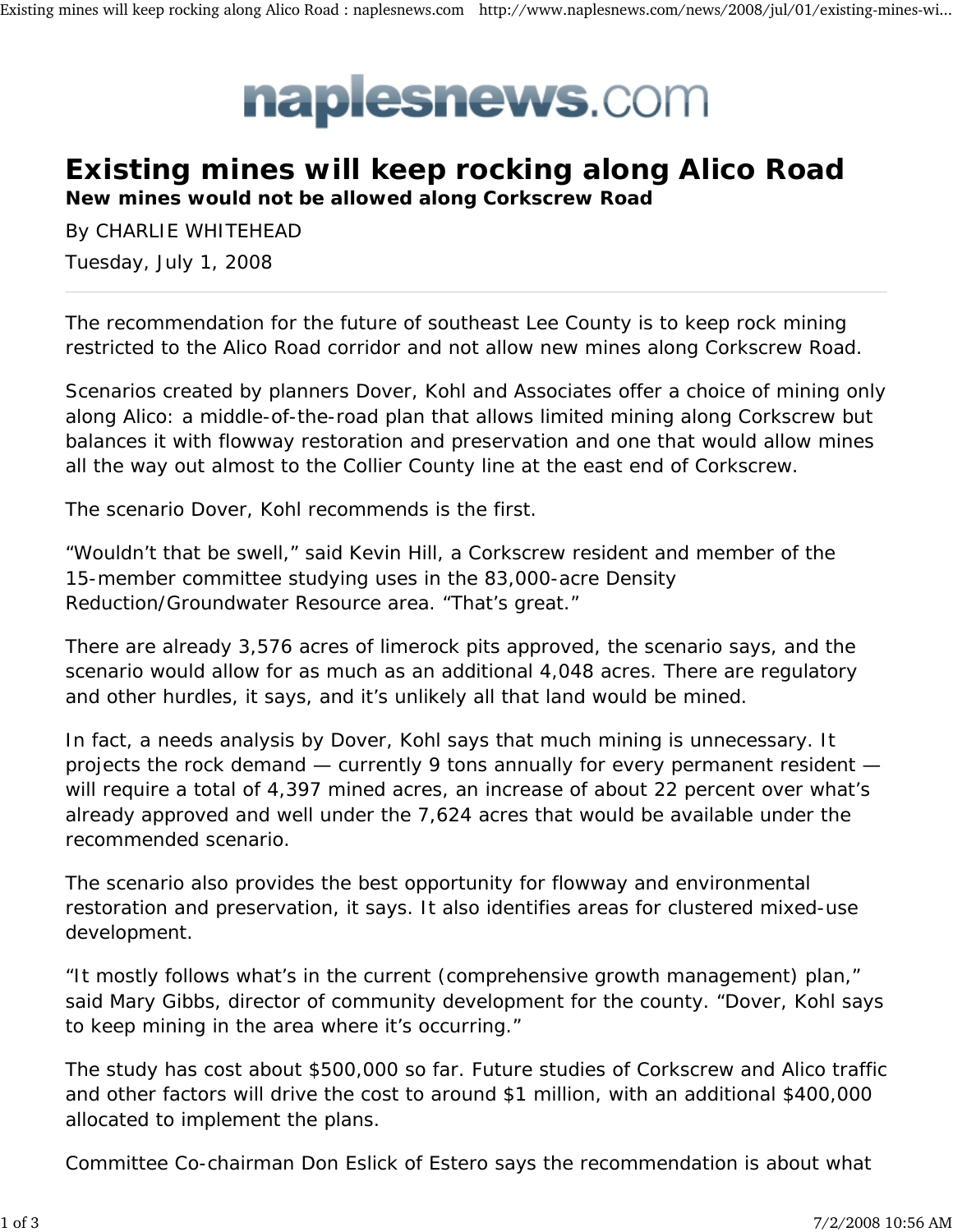he expected based on what he heard during the various workshops that took place over the last several months.

"It sounds very much like what they left here with after the workshops," he said. "Hopefully it's what people will coalesce around. Of the three scenarios that's the best."

Kirk Martin is a hydrologist who served on the committee. He said he's unsure the clustered residential use would be compatible with the flowway and environmental restoration the plan envisions.

"That residences and mines are incompatible has been established," he said.

Some existing home sites are located smack in the middle of historic flowways, he said. If the flowways are to be restored the homes are incompatible.

As for not allowing mining along Corkscrew, that prompts questions too, Martin said.

"One of the questions I have for Dover, Kohl is what mechanism do they have to make that happen?" he said. "The DR/GR is the mining district. Clearly there are going to be some folks who bought land out there with the intention of mining."

Yes, there are. There are already mine applications pending along Corkscrew, applications put on hold by the one-year moratorium Lee County commissioners imposed last September, and Gibbs has received letters from other landowners declaring their intentions to seek mine permits as well.

Repeated efforts to reach those landowners or their representatives, or mining representatives who served on the committee, were unsuccessful.

"They're all trying to get their foot in the door and be lined up with whatever comes their way," Hill said, "whether it's a Bert Harris suit or a Conservation 2020 buy."

The county already faces one Bert Harris suit from Schwab Materials, which was denied permission to mine 640 acres the company owns south of Corkscrew. A Harris claim is made when a government regulation or other official act devalues private property.

Conservation 2020 is the county program that buys land for environmental preservation.

Gibbs said she expects the scenarios will be hotly debated, as will the projection of limerock demand.

"I'm quite sure there'll be some discussion on that," she said.

The scenarios will be presented to the DR/GR committee at 1 p.m. Wednesday in a meeting at the Community Development and Public Works Building in downtown Fort